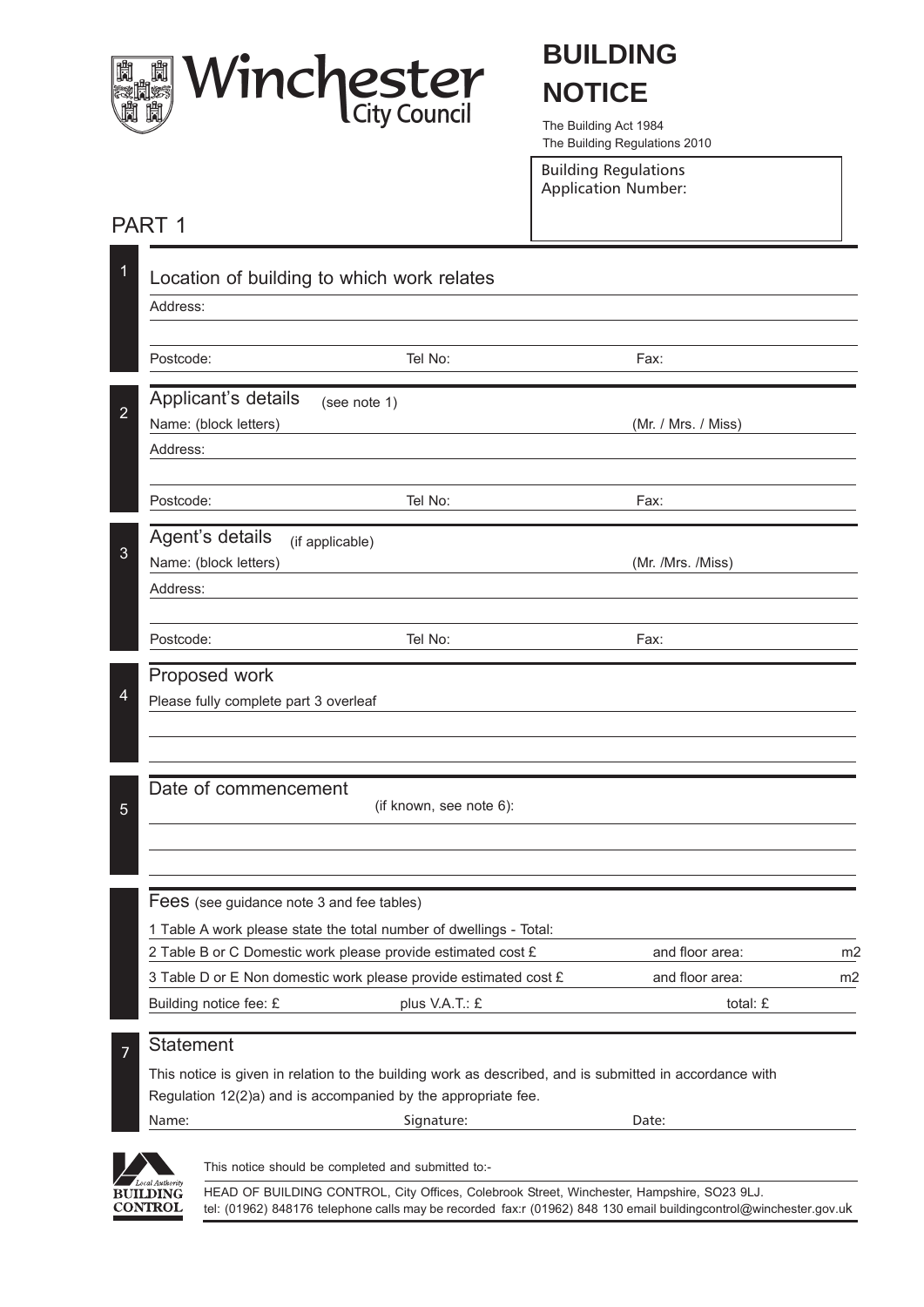### **PART 2 GUIDANCE NOTES**

- 1 FILLING OUT THE FORM
- 1.1 One copy only of this notice need be submitted
- 1.2 This form should be completed in its entirety and be accompanied by any further plans, details, specifications and calculation as may be necessary in order for its submission to be valid
- 1.3 The description of the works should be full and precise
- 1.4 The applicant is the person responsible for the work being carried out, e.g. the building's owner
- 1.5 Part 1.6 should be filled out as appropriate, where necessary an estimate of the cost of the works must be provided to validate the submission
- 2 BLOCK PLANS<br>2.1 Where the propos
- Where the proposed work includes the erection of a new building or extension this notice shall be accompanied by a block plan to a scale of not less than 1:1250 showing:
- (a) the size and position of the building, or the building as extended, and its relationship to adjoining boundaries;
- (b) the boundaries of the curtilage of the building, or the building as extended, and the size, position and use of every other building or proposed building within that curtilage;
- (c) the width and position of any street on or within the curtilage of the building or the building as extended;
- (d) the provision to be made for the drainage of the building or extension
- 3 FEES
- 3.1 A fee is payable upon the submission of the Building Notice. This is calculated from current fee regulations and the Council's scale of charges. In order for the Building Notice to be valid the fee must accompany your submission. Cheques should be made out to Winchester City Council.
- 3.2 A Guidance Note on fees is available on request.Table A prescribes the fees payable for new build housing. Tables B and C cover the fees payable for small extensions to domestic buildings and the erection of small garages and carports. Tables D and E cover non domestic work.
- 3.3 The fee payable covers all statutory administration and inspection of the work during its normal duration.
- 4 ADVICE
- 4.1 APPLICABILITY OF BUILDING NOTICES: A Building Notice cannot be used for any work in connection with the erection, extension or alteration of a commercial or industrial building or any other building in which people work, the erection of new houses and other buildings on private streets, and any work involving building over or close to public sewers.
- 4.2 ADVICE ON THE USE OF A BUILDING NOTICE: For certain types of work a Building notice can streamline the process. Small works can be covered by a Building Notice. It is most suited to simple schemes where you are totally confident that your proposal will comply with the Building Regulations. This can best be assured by engaging a competent experienced builder and/or professional designer. It is also advised that you refer to the Building Control Office for a free pre-application consultation before you make your submission or start work. Pre-planning can help to ensure a trouble free project. WARNING The Building Notice process, unlike a Full Plans application, does not include a detailed audit of the design nor does the Council issue any official and binding approval. It must therefore be realised that this excludes many of the usual safeguards and assurities offered by the normal checking process and that you will not receive any approving documentation. Instead the system places a far greater emphasis on the self-responsibility of those carrying out the work to comply with the Building Regulations and to rectify any contravention that may occur.
- 4.3 THE ROLE OF BUILDING CONTROL: We will check your Building Notice particulars upon submission for validity e.g. sufficient information, estimates, correct fee etc. A letter confirming receipt of monies and satisfactory registration, or

otherwise, will be sent to you. A Surveyor will call to the site to liase with you or your agents upon commencement. We will inspect the work at various stages and advise of any noticeable problems. Contraventions will be required to be rectified. See also 4.5 and 6 below regarding extra details and Completion Certificates.

4.4 REQUEST FOR DETAILS: Whilst it is not generally required that a full portfolio of plans, etc be submitted with a Building Notice, the provision of such can help to ensure better awareness and early identification of problem areas. The Council is however empowered to call for the submission of any plans, specifications, calculations, and other details as may be necessary to verify compliance of specific aspects of the proposal. As a guide you are advised that the following will always be required as a norm and as appropriate: Structural Calculations: for all critical elements and members Energy Efficiency Measures: outline plans, calculations and specifications for all extensions, houses and loft conversions Fire Precautions: fire strategy plans for all loft conversions and larger works of alteration and extension Unusual/innovative Features and Products: necessary technical detail to prove compliance

Boilers, Chimneys, Flues and Relining of Flues: product details and test/commissioning certificates

Unvented Hot Water Systems: the name, make, model and type of system, together with the approving body for both the system and the registered installer

# 5 NOTIFICATION OF WORK<br>5.1 Persons carrying out building w

- Persons carrying out building work must give written notice to the Building Control office at least two days beforehand
- 5.2 Subsequent stages of work must also be notified, this can be via any form of communication
- 6 COMPLETION CERTIFICATES
- 6.1 The Council are not obliged to issue Completion Certificates where works are carried out under the auspices of a Building Notice. Normally we will however issue such certificates when the work is completed and in compliance, but we reserve the right not to so do if all full and appropriate Building Notice procedures are not observed

# 7 PLANNING<br>7.1 You are remi

- You are reminded that consent may also be required for your work under the Town and Country Planning Acts
- 7.2 Further advice concerning Planning may be obtained from Planning Management (01962 840 222)

#### 8 REVOCATION

8.1 This Building Notice shall cease to have effect from three years after it is given to the Council unless the work has been commenced and inspected before the expiry of that period

#### 9 LEGISLATION

9.1 These notes are for general guidance only, particulars regarding the submission of Building Notices are contained in Building Regulation 13, and in respect of fees the Building (Local Authority Charges) Regulations 2010 and the Council's Scheme of Charges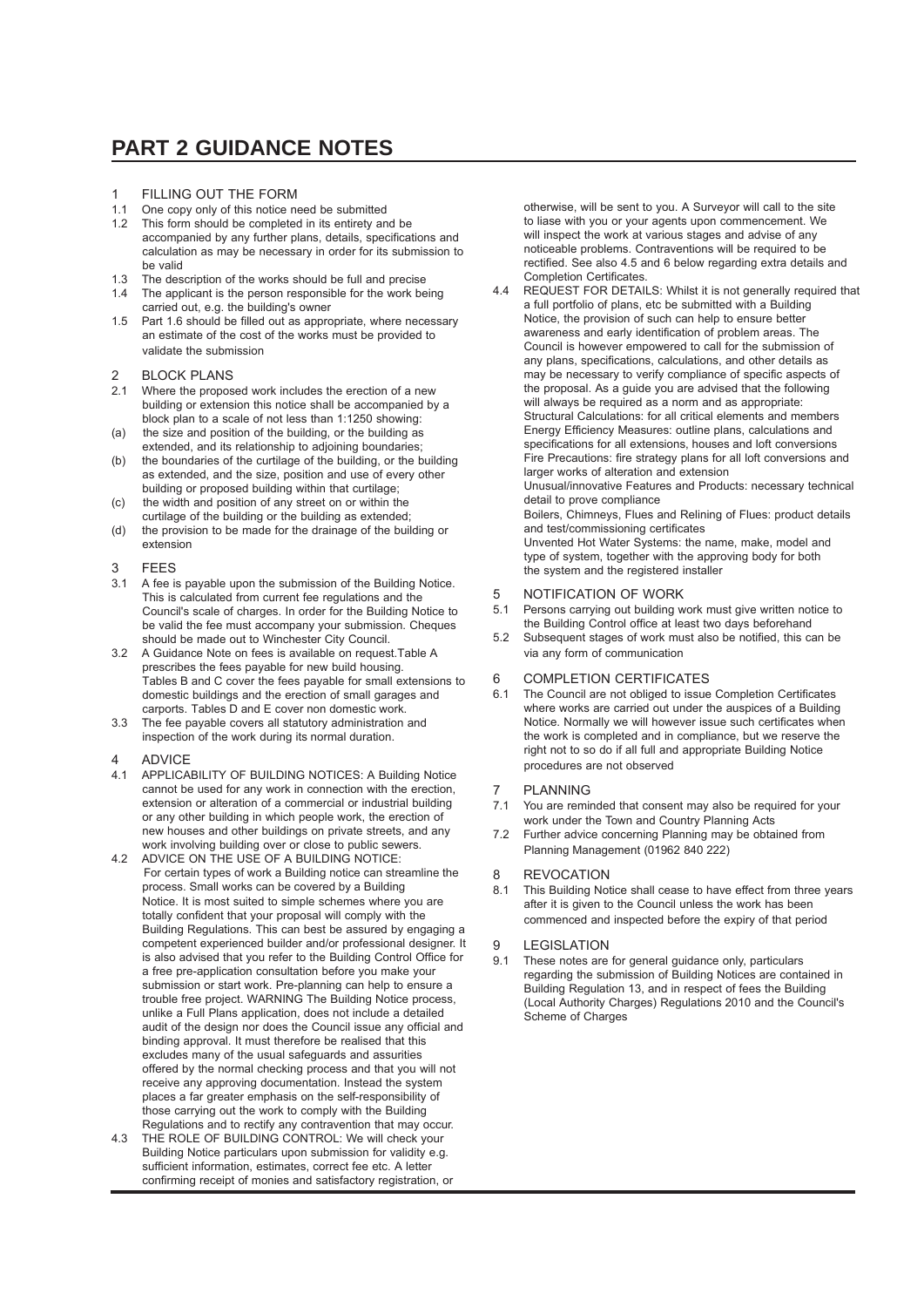# **PART 3**

| Proposed use:                                                                                                                                 |
|-----------------------------------------------------------------------------------------------------------------------------------------------|
|                                                                                                                                               |
|                                                                                                                                               |
| <b>Existing Use:</b>                                                                                                                          |
|                                                                                                                                               |
|                                                                                                                                               |
| Number of storeys:                                                                                                                            |
|                                                                                                                                               |
|                                                                                                                                               |
| Description of Work:                                                                                                                          |
| (Please specify the nature, use and extent of the proposed building works together with the form of construction<br>and materials to be used) |
|                                                                                                                                               |
|                                                                                                                                               |
|                                                                                                                                               |
|                                                                                                                                               |
|                                                                                                                                               |
|                                                                                                                                               |
|                                                                                                                                               |
|                                                                                                                                               |
|                                                                                                                                               |
|                                                                                                                                               |
|                                                                                                                                               |
|                                                                                                                                               |
|                                                                                                                                               |
|                                                                                                                                               |
|                                                                                                                                               |
|                                                                                                                                               |
|                                                                                                                                               |
|                                                                                                                                               |
|                                                                                                                                               |
|                                                                                                                                               |
|                                                                                                                                               |
| Please provide plans and sketches in Part 4 overleaf if this helps to describe the work or if necessary under notes 3<br>and 4 of part 2      |